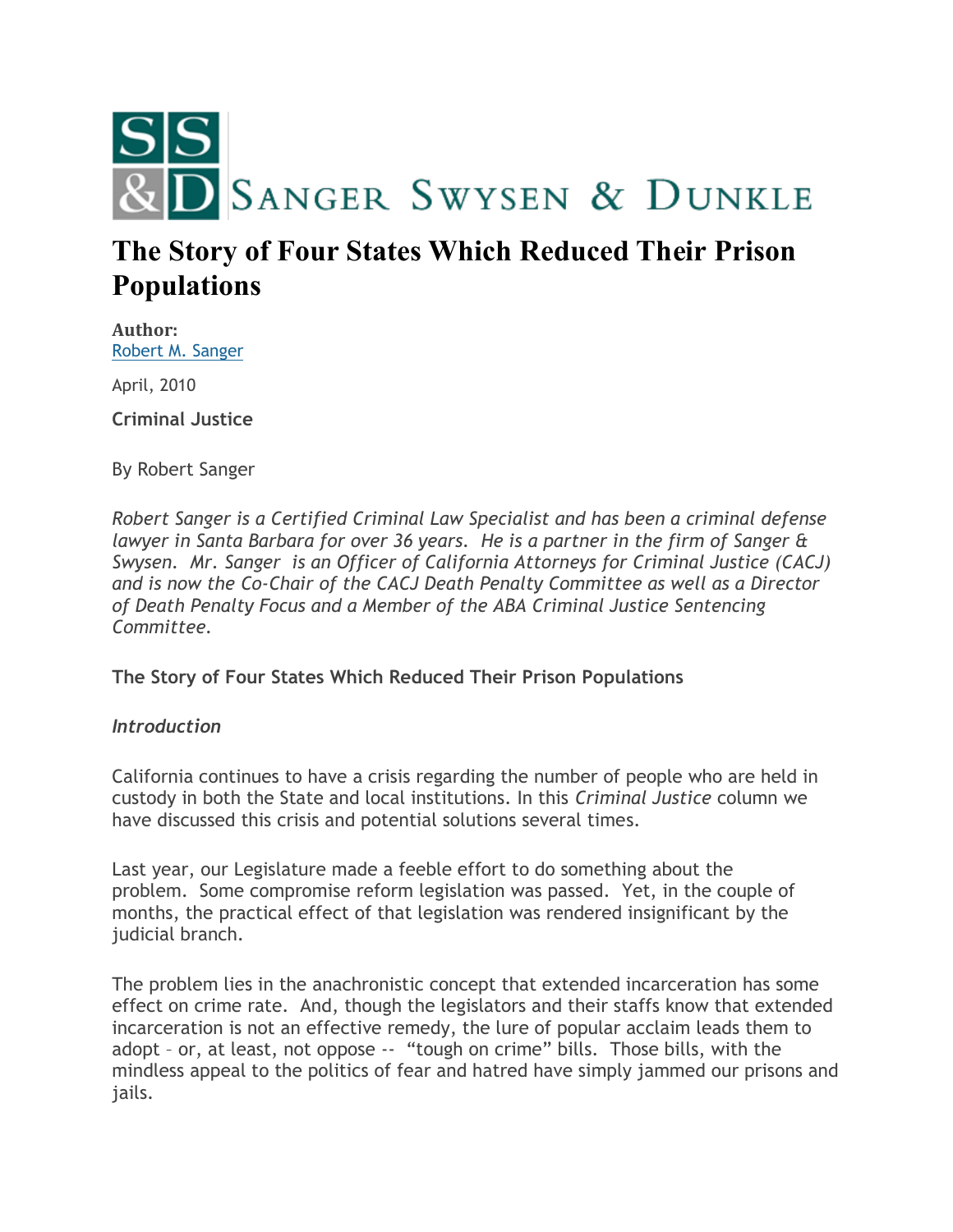## *Sentencing Reform in California*

"Sentencing reform" in this state is an oxymoron. Despite the crisis in the prisons and the jails, Sacramento was unable during its regular session last year to pass any significant sentencing reform bill. In the Third Extraordinary Session, the legislature passed a very modest amendment to Penal Code Section 4019 to slightly and temporarily relieve some pressure on overcrowded penal institutions. It wasn't something like like the creation of a Sentencing Commission - still too much politics for such a sensible approach. It wasn't a revision to the ridiculous three strikes law that imposes a life sentence on a third conviction that is not a serious or violent felony. It wasn't a reduction in outrageous enhancements and mandatory minimums. It was simply a law to give 50% credits, instead of 33.33% credits, for county jail inmates for some crimes. The credit still had to be earned by the inmate based on good conduct and willingness to work.

But even this modest attempt to decrease the population in jails and prisons was undermined by the courts. In the case of Sacramento County Deputy Sheriffs Association v. County of Sacramento, Judge Loren McMaster of the Sacramento Superior Court held that the language of the amended statute meant that it only applied only to prisoners. It made no sense to construe the statute that way since, logically, Penal Code Section 4019 could only applies to county jail time. Of course, the language, including and the word "prisoners," was not changed from the prior language of the statute; only the amount of the conduct credits was changed. As of this writing, this Sacramento litigation has been emulated in other counties but no reported decisions have yet taken on this issue directly.

Meanwhile, the Court of Appeal in (People v. Rodriguez (2010) --- Cal.Rptr.3d ----, 2010 WL 682459, Cal.App. 5 Dist.,2010, March 1, 2010) held that the conduct credits under Penal Code Section 4019 are not retroactive. Interestingly, the Court assumed without deciding that 4019 applied to county jail time. However, this court decided that the increased credits under 4019 would be prospective only. So the effect was muted.

But, it is obvious to the most casual observer that even a fully retroactive increase in county jail conduct credits will have only a slight effect on the enormous population of incarcerated people in California. Furthermore, the perceptible immediate effect on county jail populations would only make a small impact on prison populations. This legislation does not address the real problem that California politicians have found that using the politics of fear and hatred to increase penalties prolongs their careers and allows them to run for even higher office.

# *The Experience of New York, Michigan, New Jersey and Kansas*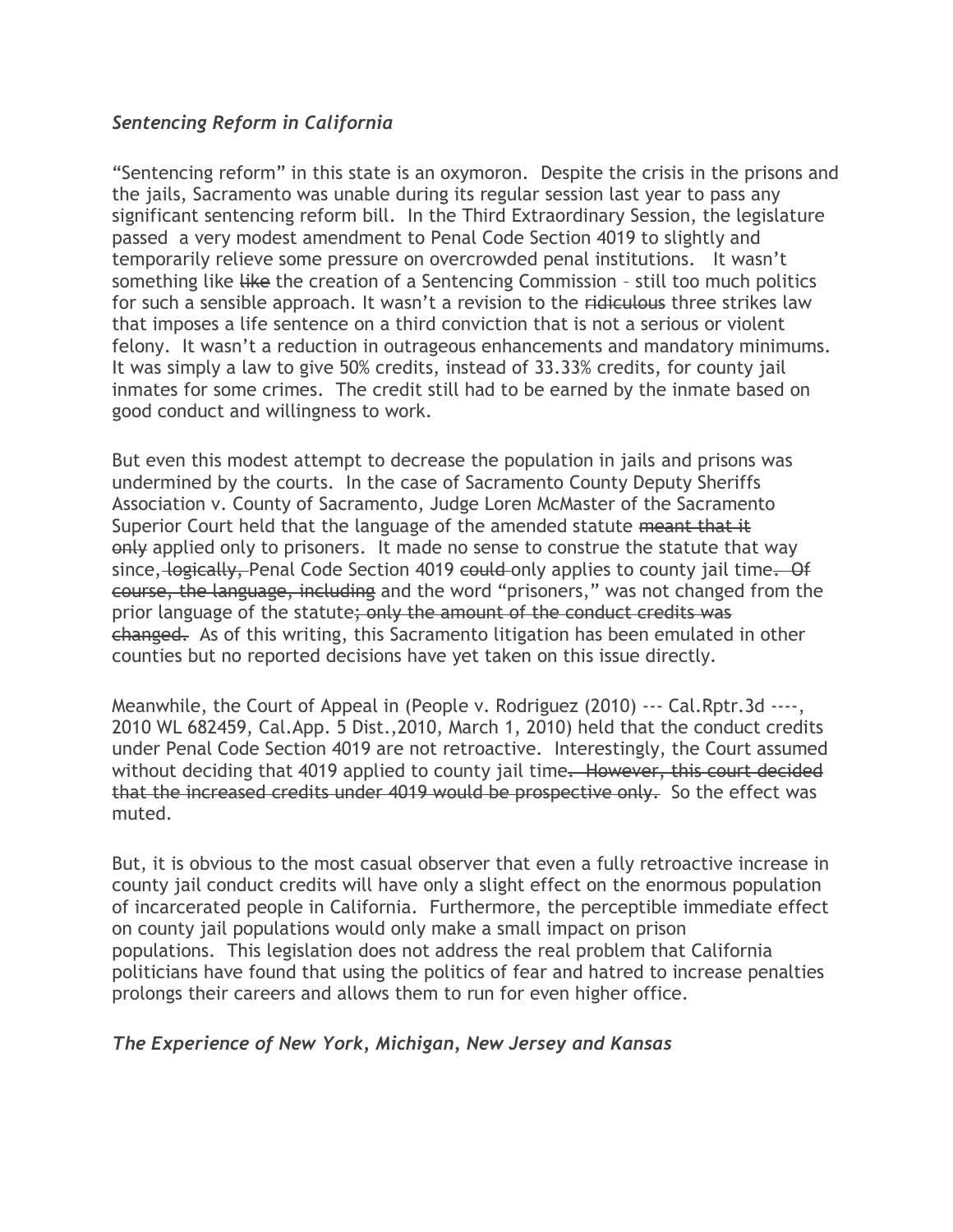The prison population in the United States has increased by four times over the population 25 years ago. In the last ten years, 1999 through 2009, the prison population in this country has increased by 12%. Some states increased their population by as much as 57% with six states exceeding 40% increases. So, the "tough on crime" politics of fear and hatred has prevailed nationally, not just in California. Yet, with all this, the crime rate has remained relatively constant. However, while the national average increase in prison population was 12%, The United States imprisons more people per capita than any other country in the world and far more than any other democratic nation. Last year we reached our "personal best" (or worst) and now incarcerate 754 people for every 100,000.

However, a new study from the Sentencing Project in Washington, D.C., found that four states, New York, Michigan, New Jersey and Kansas, made serious efforts to decrease their populations and actually achieved reductions of from 5 to 20% during the last few years. New York leads with a 20% reduction from 1999 to 2009; New Jersey, a 19% reduction for the same period; Michigan, a 12% reduction from 2006 to 2009; and Kansas, a 5% reduction from 2003 to 2009. These decreases are all the more impressive in light of the increases throughout the rest of the country.

Furthermore, At the same time, crime statistics for these same four states showed a decrease in crime. In other words, the causal relationship touted by "tough on crime" politicians between longer sentences and reduction of crime or public safety is simply false. This, or course, makes perfect sense. The people of the United States are not different in kind from those of the rest of the world. Americans are not more are so inclined to crime here that we have to incarcerate exponentially more people than any other nation. In fact, we are a relatively civilized nation of laws and of educated individuals. Of course, it makes no sense that we just have so many more misfits than any other country that locking people up is the only remedy to save ourselves from each other.

#### *Cost of Incarceration*

The cost of incarceration is substantial nationwide. The average cost to house one inmate a year is now close to \$40,000, about what it costs to send a student to Harvard University for a year. More importantly, this expense drains the states' resources for other activities, including health, public safety and education. California has the most expensive incarceration system in the United States in absolute terms and spends a greater percentage of its budget on incarceration than all but four states. 9.4% of our state budget goes to incarceration whereas the national average is 6.3%.

It is well known that the California Correctional and Peace Officers Association (CCPOA) is the most powerful union in the State. Their influence extends far beyond fighting for pay and benefits for correctional officers – resulting in the highest pay in the nation – but extends to creation of jobs, construction of new prisons, and support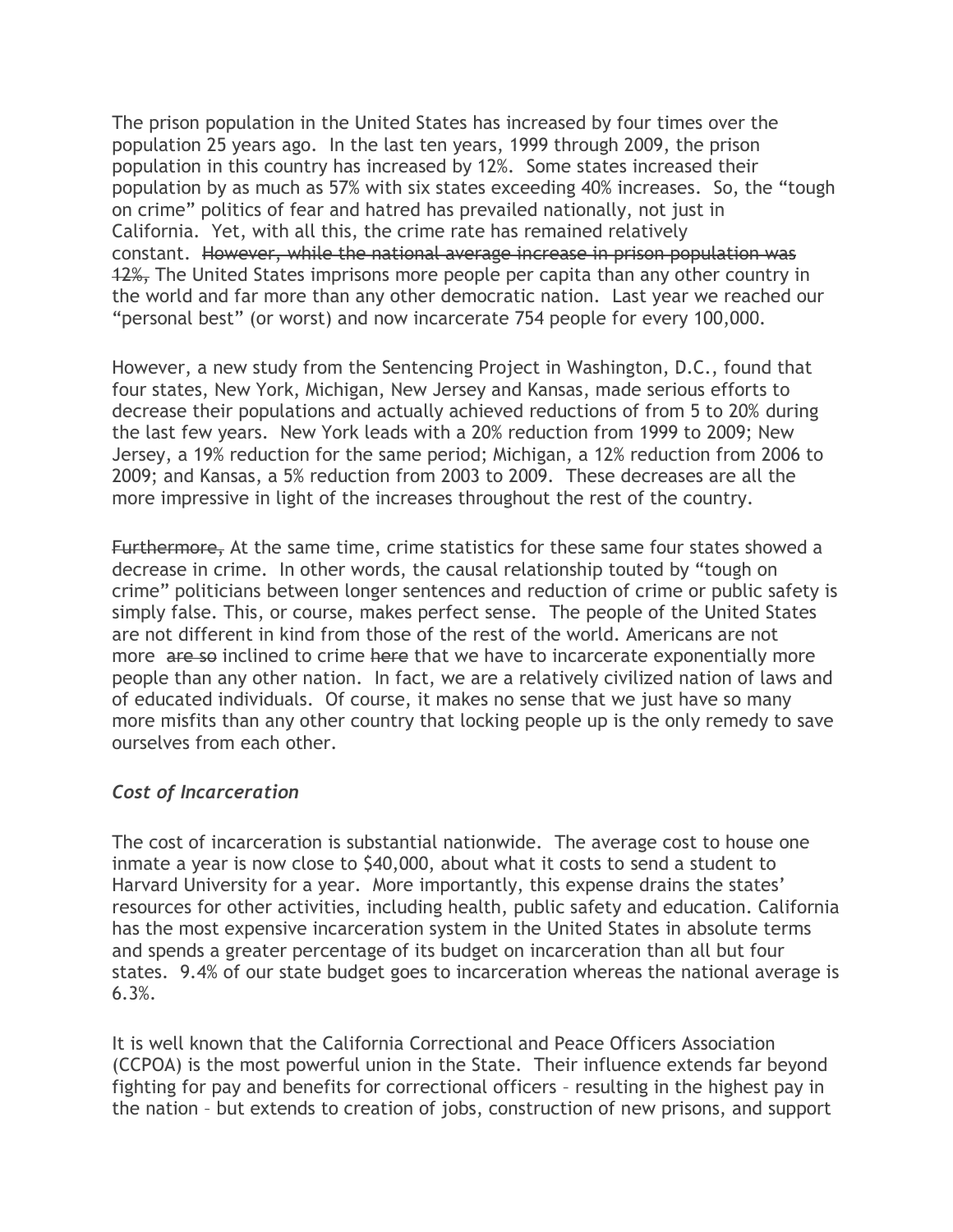for "tough on crime" (read, increased sentences) legislation. The result is that, although our state prisons are at 200% of physical capacity, the staffing is at 100%.

Although New York, for instance, is one of the four states which have decreased prison populations, they have also fought the same battle with their prison lobby. Until this last year, although despite a decrease of prison their population decreased by of 20%, they were the state was not able to close any prisons. And, although they the prisons had empty beds, they the state continued to carry the overhead and, in particular including the payroll expense, of these facilities. Only last year were they was the state able to close three small prisons and reallocate those resources to other state needs.

One of the challenges facing California has been and will be to confront the "prison lobby" which keeps our costs so high. Even if correctional officers should be well paid -- many earn well over \$100,000 a year – we have to not only decrease the prison population but we have to reduce the size of facilities and spend the money elsewhere.

While New York, New Jersey, Michigan and Kansas invoked a number of methods to decrease prison population, which we will review below, it is important to put the cost of incarceration in context. If we spend \$40,000 a year (or more) on incarcerating one person, we should make very sure that such very expensive treatment is what is really required by the circumstances. We should ask if there are other means that we can use to supervise and rehabilitate that person or are there other means to avoid having that person come into the criminal justice system itself. Just as a reality check, if you hired one probation officer whose entire case load consisted of no more than three probationers at any one time, the cost of that officer would be defrayed by the savings of not putting those same three people on prison. And, if the case load were, say, six, the direct savings would be \$120,000 a year. In addition, those direct savings would be multiplied by the fact that intensive supervision of that sort would reduce recidivism, increase community cohesion, improve the quality of life in the community and save numerous potential victims of future loss of property and life.

Increased probation staffing is not the only or maybe best answer and may not be the best to the crisis we face answer but it provides a dramatic illustration of the folly of locking everyone up so that legislators get the bragging rights of being "tough on crime" and the CCPOA can continue to feed its own empire. Yes, there are people who really need to be segregated from society and some who deserve to be locked up for heinous crimes but our prisons are full of people who do not need to be there, are learning how to survive under brutal conditions of confinement and who return to the community bitter, hardened and more likely to not succeed. This message is communicated to the rest of the community and the "us vs. them" mentality sets in on both sides resulting in the belief that large parts of our society will never have a vested interest in the dominant society. This, of course, leads to more criminality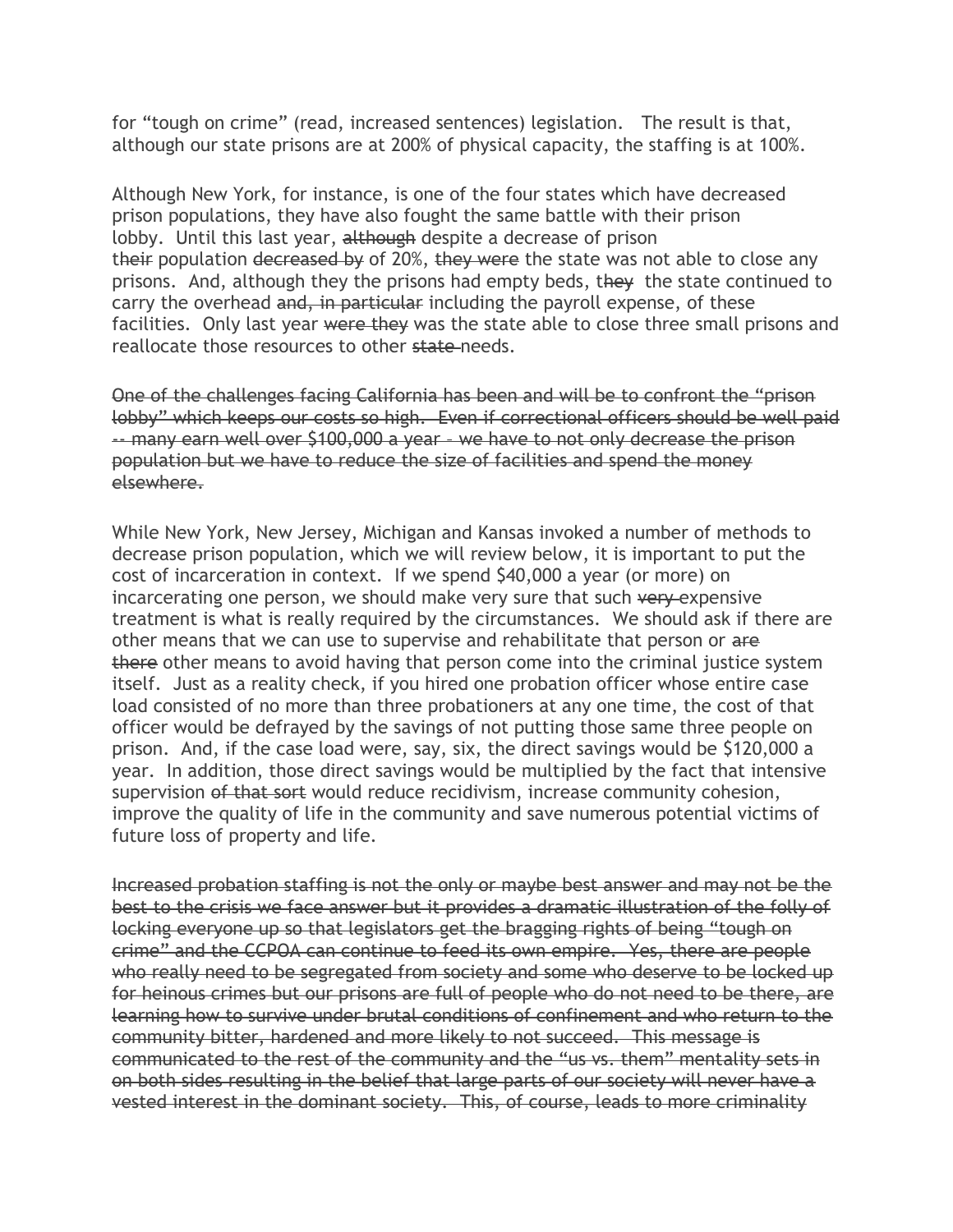and the counter-culture of gangs. And, of course, this leads to more and more incarceration.

It isn't working. What can we do? We have written about this in this *Criminal Justice* column off and on for years. The Little Hoover Commission studied it. Dr. Petersilia studied it. Our own Sheriff Bill Brown and his Blue Ribbon Commission studied it. But the legislature and Governor of California is not doing anything about it. Now we have even more evidence from these four states that something can be done.

## *What Did the New York, New Jersey, Michigan and Kansas Do to Decrease Prison Populations?*

The Sentencing Project in its new publication, *Downscaling Prisons* (2010), analyzed the particular devices that these four states invoked over the last few years which resulted in a decrease in prison population while the national trend was still on the increase. What is actually working is pretty much what we have urged in this *Criminal Justice* column and what has been urged by the studies. It turns out that evidence based decisions are superior to the politics of "tough on crime," fear and hatred and self promotion that has driven our correctional choices over the last 25 years. The Sentencing Project Report broke the changes down in general categories.

#### *Sentencing Reforms*

New York , Michigan and Kansas all engaged in significant sentencing reforms, particularly with regard to drug offenses. Mandatory minimums were reduced or eliminated, including excessive enhancements based on arbitrary drug quantities. Community corrections alternatives were provided to give judges more statutory discretion I sentencing.

#### *Alternatives for "Prison Bound" People*

New York and New Jersey increased alternatives to incarceration by expanding treatment programs and allowing people a way to get out of the correctional model and into treatment. This decreased the number of people going into the system and also decreased the recidivism rate.

#### *Reducing Time Served in Prison*

New York created conduct credits and rewards for participating in educational and vocational training and treatment.